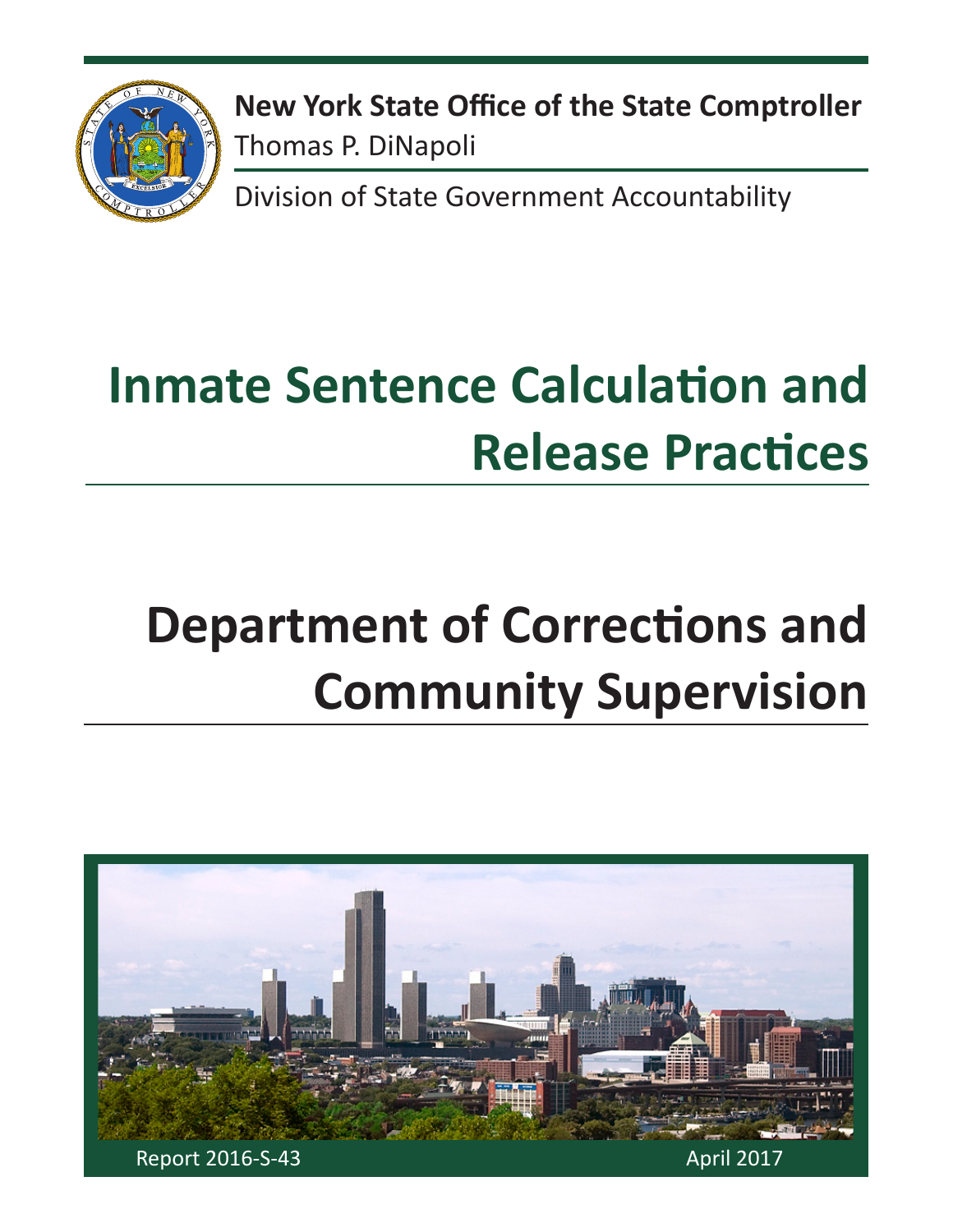## **Executive Summary**

#### **Purpose**

To determine whether the Department of Corrections and Community Supervision (Department) follows court orders, and its own policies and procedures, regarding inmate sentences to ensure accurate and consistent calculation of sentence times in accordance with all laws and regulations. The audit covered the period January 1, 2013 through October 21, 2016.

#### **Background**

The Department is required to comply with the relevant laws and regulations regarding the sentencing and incarceration of inmates in New York State, including Penal Law Section 70.30, which gives the Department the responsibility for calculating the terms of each inmate's imprisonment. The staff within the Inmate Record Coordinator office at each facility are responsible for determining the inmates' release dates, as well as any credits that reduce their sentence time. The Department held approximately 50,700 individuals in its custody at 54 State facilities as of August 27, 2016. During the period January 1, 2013 through September 15, 2016, there were 83,475 inmate releases from Department facilities. This total includes 13,628 inmates who were released multiple times while serving a sentence for the same original crime.

#### **Key Findings**

- We found the Department has appropriate procedures in place to ensure that it accurately determines inmate release dates. Our tests of sentencing calculations for a sample of 60 inmates found proper procedures were followed in all the cases selected, and the sentences were accurately calculated. However, Department records showed that during our audit period five inmates were released between two weeks and 12 months early because Department procedures were not followed. The five errors represent an error rate of about one in every 17,000 inmates released during our audit period. Also, in all five cases, the Department detected the errors, and the inmates in question were returned to custody within 20 days.
- Another four inmates were released up to seven months early due to inaccurate documentation provided to the Department by external agencies, such as courts or local jails. Since the Department is compelled to honor the terms of the orders and the local credits for time served it receives, the four errors were beyond its immediate control. However, we found the Department also identified the errors, notified the appropriate external agencies, and took prompt action to return the inmates to custody as soon as corrected documentation was received. Further, each of the four inmates was returned to the Department within 19 days.

#### **Key Recommendations**

None

#### **Other Related Audit/Report of Interest**

[Department of Corrections and Community Supervision: Oversight of Sex Offenders Subject to](http://osc.state.ny.us/audits/allaudits/093016/14s50.pdf)  [Strict and Intensive Supervision and Treatment \(2014-S-50\)](http://osc.state.ny.us/audits/allaudits/093016/14s50.pdf)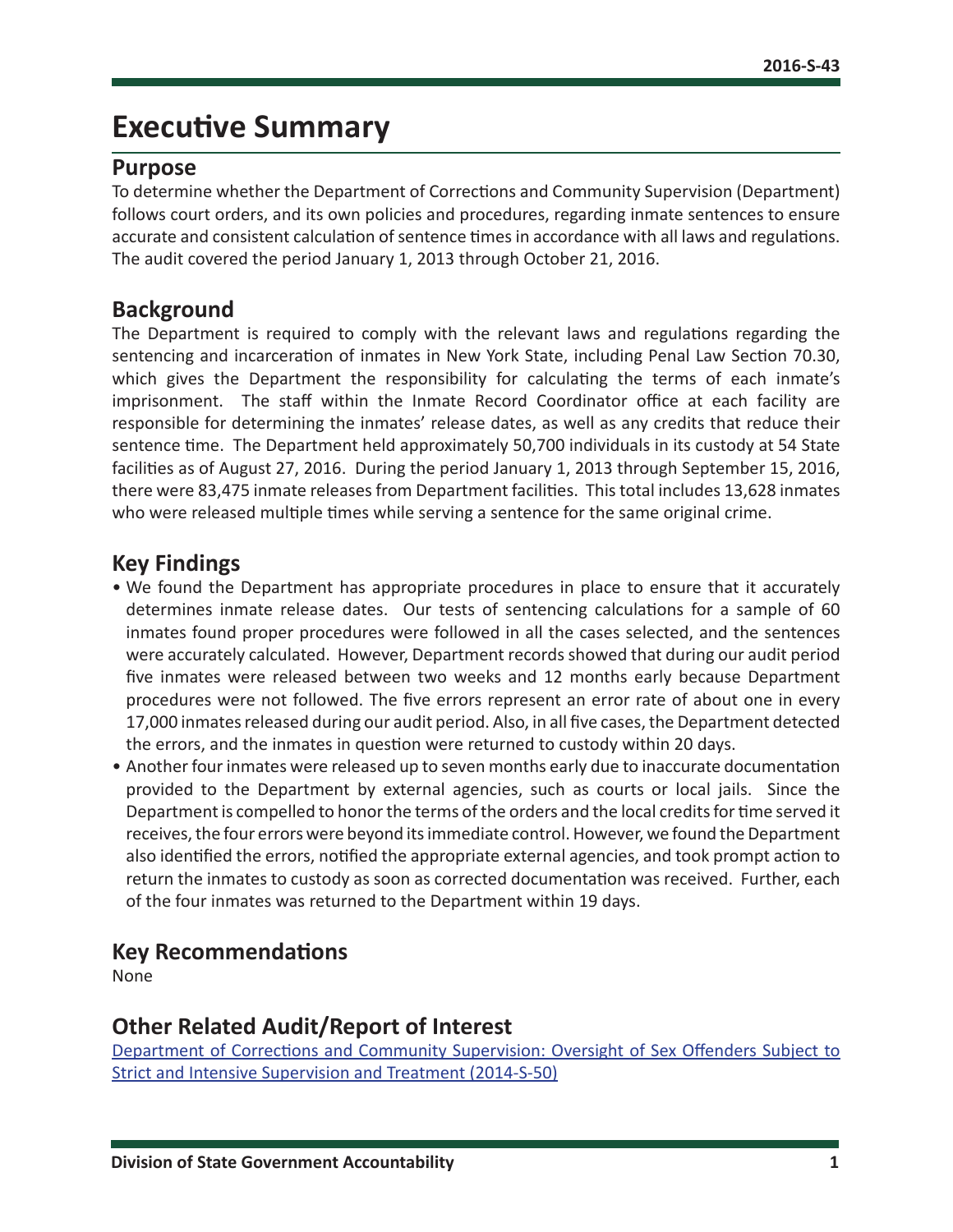## **State of New York Office of the State Comptroller**

#### **Division of State Government Accountability**

April 7, 2017

Mr. Anthony J. Annucci Acting Commissioner Department of Corrections and Community Supervision W.A. Harriman State Campus, Building 2 1220 Washington Avenue Albany, NY 12226-2050

Dear Acting Commissioner Annucci:

The Office of the State Comptroller is committed to helping State agencies, public authorities, and local government agencies manage their resources efficiently and effectively, and by so doing, providing accountability for tax dollars spent to support government operations. The Comptroller oversees the fiscal affairs of State agencies, public authorities, and local government agencies, as well as their compliance with relevant statutes and their observance of good business practices. This fiscal oversight is accomplished, in part, through our audits, which identify opportunities for improving operations. Audits can also identify strategies for reducing costs and strengthening controls that are intended to safeguard assets.

Following is our audit report entitled *Inmate Sentence Calculation and Release Practices*. The audit was performed pursuant to the State Comptroller's authority as set forth in Article V, Section 1 of the State Constitution and Article II, Section 8 of the State Finance Law.

This audit's results are resources for you to use in effectively managing your operations and in meeting the expectations of taxpayers. If you have any questions about this report, please feel free to contact us.

Respectfully submitted,

*Office of the State Comptroller Division of State Government Accountability*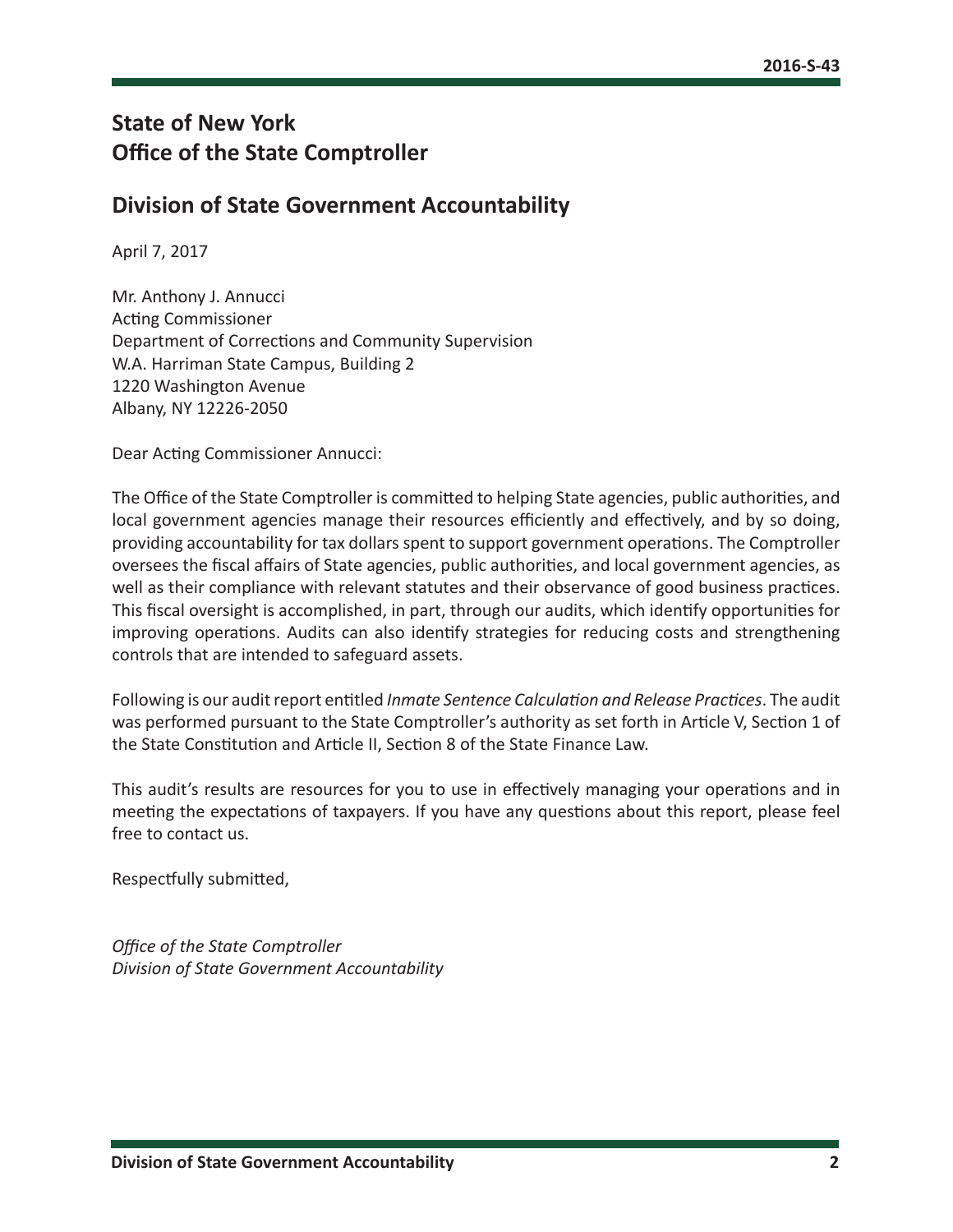# **Table of Contents**

| Background                                 | 4  |  |  |
|--------------------------------------------|----|--|--|
| <b>Audit Findings</b>                      | 6  |  |  |
| Sentence Calculation and Release Practices | 6  |  |  |
| <b>Audit Scope and Methodology</b>         |    |  |  |
| Authority                                  | 8  |  |  |
| <b>Reporting Requirements</b>              | 8  |  |  |
| <b>Contributors to This Report</b>         | 9  |  |  |
| <b>Agency Comments</b>                     | 10 |  |  |

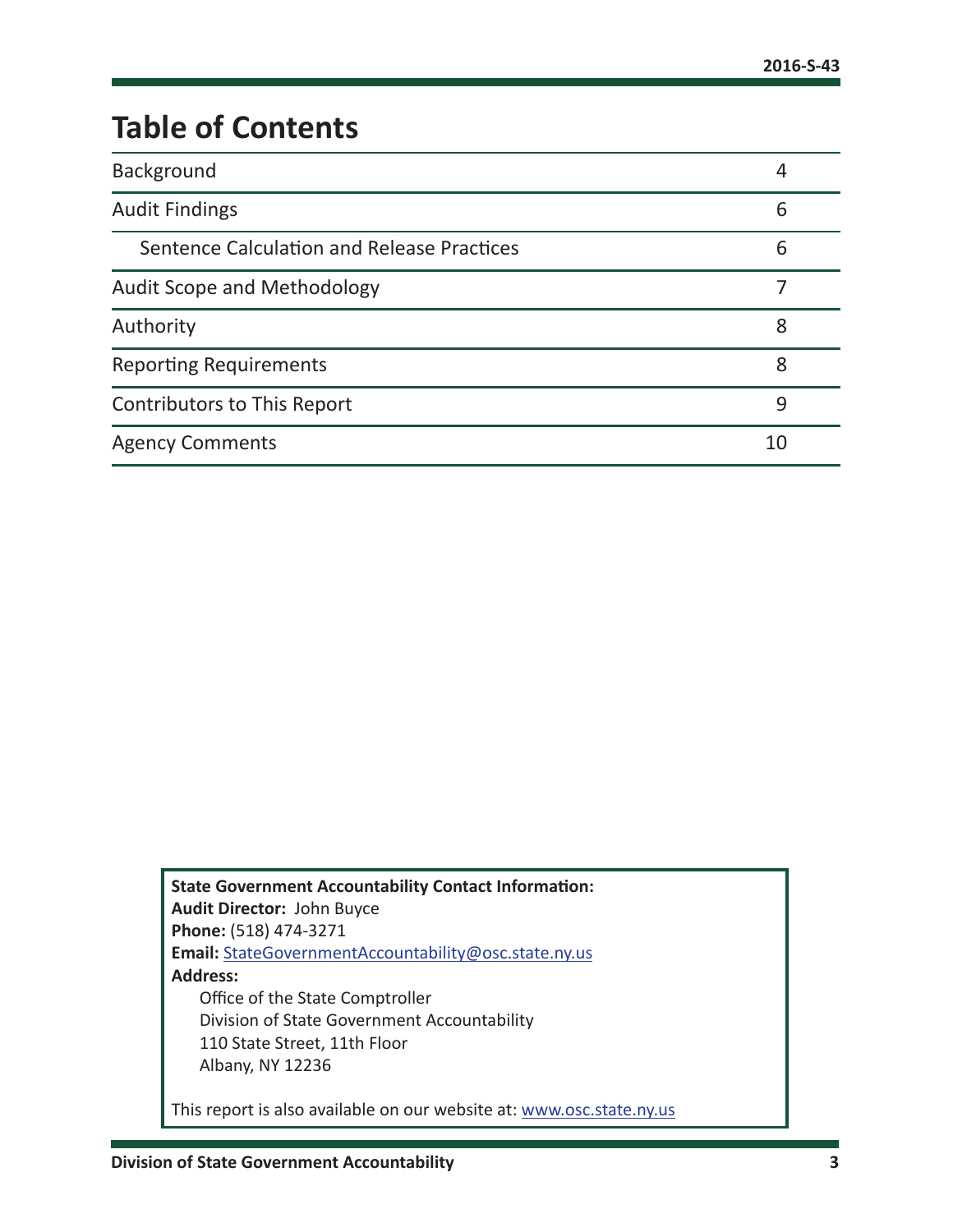## <span id="page-4-0"></span>**Background**

The Department of Corrections and Community Supervision (Department) is required to comply with the relevant laws regarding the sentencing and incarceration of inmates in New York State, including Penal Law Section 70.30, which gives the Department responsibility for calculating the terms of each inmate's imprisonment, including the date of release from custody. Additionally, the Department's correctional facilities must follow Department standards to ensure that they calculate inmates' sentences correctly and release inmates on the proper dates, according to the terms of their sentences. The staff within the Department's Inmate Record Coordinator (IRC) office at each facility is responsible for determining the inmates' conditional release dates, parole release dates, and maximum expiration dates, as well as any additional credit toward the length of their sentence. The Department's Office of Sentencing Review in its Central Office oversees inmate sentencing and handles the most complex sentence calculations.

Inmates are usually sentenced to serve either a determinate or indeterminate sentence. A determinate sentence is a single flat term, whereas an indeterminate sentence has a minimum and maximum term that the inmate may serve. When an inmate is initially received by the facility, the facility IRC is responsible for correctly calculating the inmate's sentence and release dates based on the Department's date computation manual. The IRC assigns the inmate a Department Identification Number and enters other relevant inmate data into a Department computer system, including the terms of the inmate's sentence. The IRC also prepares a file for hardcopy records for each inmate such as their sentencing commitment, jail time certificate, good time allowance certificate (if applicable), and other relevant documentation pertaining to their sentence calculation or their time in custody. In some cases where the date computation is unusually complex, the computer prevents the IRC from performing the calculation. Such cases are sent to the Office of Sentencing Review for manual computation.

An inmate's sentence is calculated several different times during his/her period of incarceration, including: upon arrival at the assigned facility; after any court appearances; when transferred among facilities; upon request by the inmate or his/her family; and at other specific intervals including within four months of expected release, as well as the day before and the day of release. These calculations are performed both manually by Department staff and automatically by the computer system. The manual and computer calculations are then used as a check on each other to ensure accuracy. Further, the IRC is required to verify the accuracy of the information used in the calculation by comparing it with the official documents in the inmate's file.

The Department utilizes multiple reports, as well as routine communication between the Office of Sentencing Review and the correctional facilities, to carry out the sentence calculation process. The Department also utilizes an Alert List, which is automatically generated when an inmate's expected release is moved to an earlier date. This list is reviewed daily to enable the appropriate staff to research the reason for the change to ensure it is proper.

An inmate may earn several types of reductions in his/her sentence by meeting certain programmatic goals and maintaining good behavior while in custody, generally referred to as "good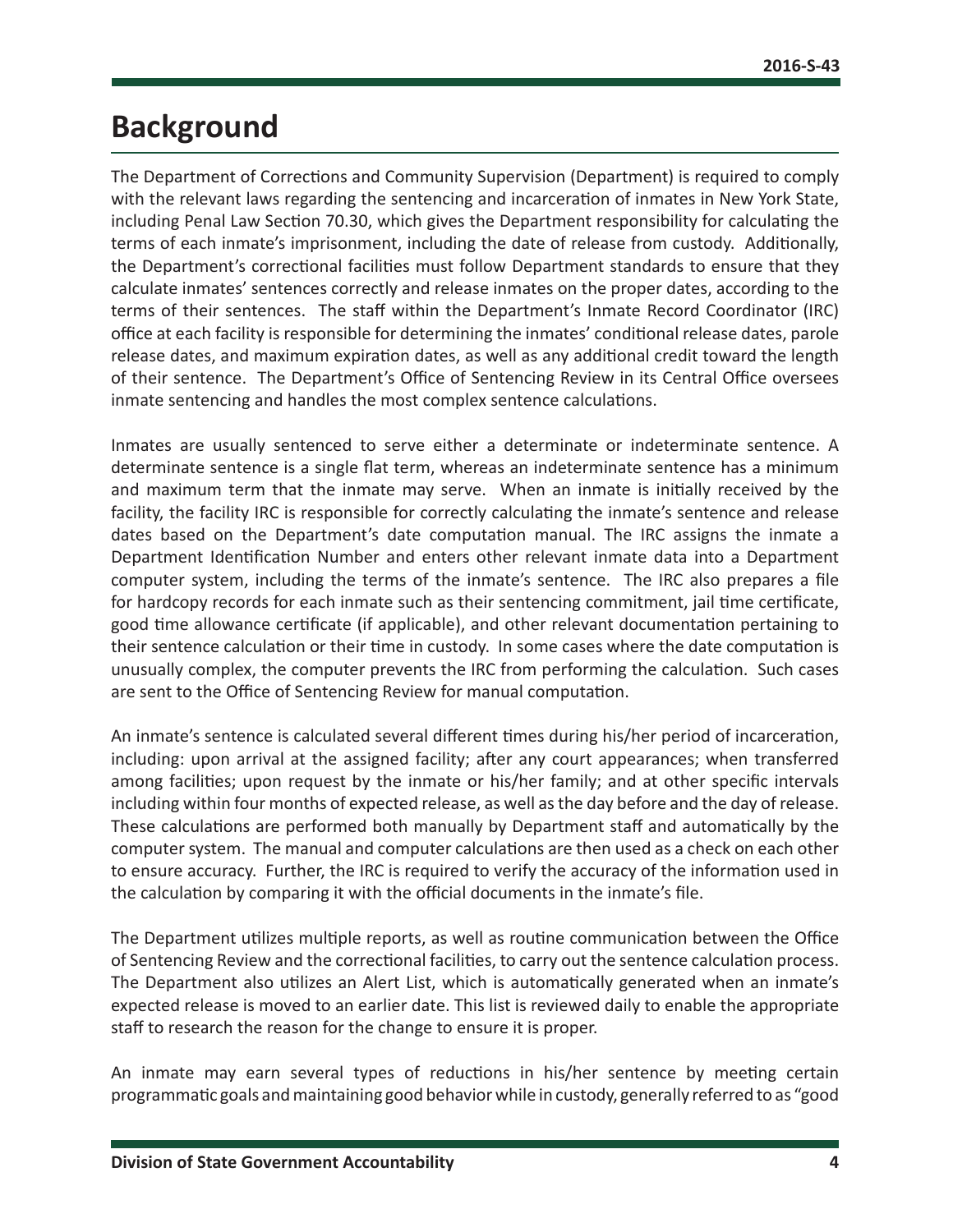time." For example, some inmates are eligible for Merit Time depending on the severity of their offense. Merit Time reduces an inmate's minimum sentence and requires successful completion of programmatic goals for rehabilitation and good behavior during incarceration. Inmates not eligible for Merit Time may be eligible to earn a six-month Limited Credit Time Allowance, which is also dependent on several factors, including achievement of certain programmatic accomplishments, a good disciplinary record, and not filing frivolous lawsuits. Additionally, inmates are credited with the time spent in custody at a local jail prior to arrival at a Department correctional facility. Similarly, they may also be eligible for credit for parole jail time, which occurs when an inmate released on parole violates conditions of their parole and is returned to custody in a local jail. Good time and jail time are documented in official certificates.

The Department held approximately 50,700 individuals in its custody at 54 correctional facilities as of August 27, 2016. During the period January 1, 2013 through September 15, 2016, there were 83,475 inmate releases from Department facilities. This total includes 13,628 inmates who were released multiple times while serving a sentence for the same original crime. This can occur when inmates are returned to Department custody for violating the terms of their parole or probation.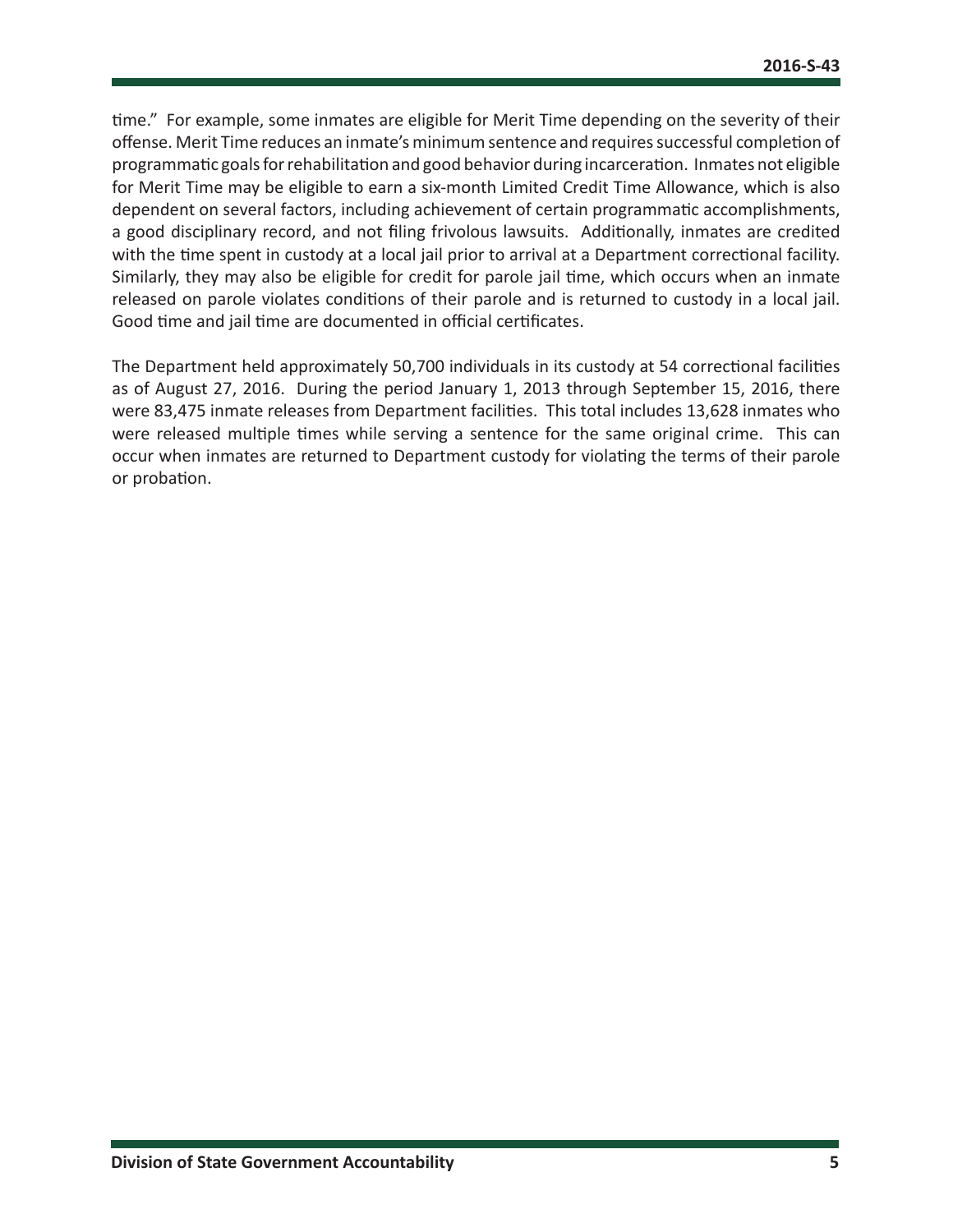## <span id="page-6-0"></span>**Audit Findings**

We found the Department has appropriate procedures in place to ensure that it accurately determines inmates' release dates. Our tests of sentencing calculations for a sample of inmates drawn from several facilities found proper procedures were followed in all of the cases selected, and the related sentences were accurately calculated. Still, Department records showed that some errors occurred. During our audit period, five inmates were released between about two weeks and 12 months early because Department procedures were not always followed. In total, these five instances represent an error rate of about one in every 17,000 of the 83,475 inmate releases that occurred during our almost four-year audit period. In all five cases, the Department took immediate action to return the inmates to custody as soon as staff detected the errors.

Additionally, another four inmates were released up to seven months early due to inaccurate documentation provided to the Department by external agencies, such as courts or local jails. The Department also identified these four errors, and took prompt action to return the inmates to custody as soon as corrected documents were received. Consequently, all four inmates were returned to the Department within 19 days.

## **Sentence Calculation and Release Practices**

Our test of sentence calculations for 60 inmates, who were either in custody or recently released from five different facilities, showed Department staff accurately calculated the sentences of all 60 inmates. Nonetheless, despite the controls built into the Department's sentencing procedures, Department records detailed nine instances during our audit period where inmates (who were not in our sample) were released earlier than they should have been. Two of these inmates were youthful offenders, so specific information about their crimes is not publicly available. Further, Department records did not indicate that any of the other seven inmates were violent offenders. The Department detected each of the nine errors within short times of the releases, and all of the inmates in question were returned to Department custody within 20 days.

Table 1 summarizes five of these cases, where the inmates were released between two weeks and a year earlier than they should have been, due to errors made by Department staff.

| <b>Inmates Released Early Due to Departmental Error</b> |                       |                          |                                          |  |  |  |
|---------------------------------------------------------|-----------------------|--------------------------|------------------------------------------|--|--|--|
| Case                                                    | <b>Number of Days</b> | <b>Days Prior to</b>     | <b>Offense</b>                           |  |  |  |
|                                                         | <b>Released Early</b> | <b>Return to Custody</b> |                                          |  |  |  |
|                                                         | 15                    | Less than 1              | Attempted Sale of a Controlled Substance |  |  |  |
| $\mathcal{D}$                                           | 55                    | 10                       | Unknown - Youthful Offender Status       |  |  |  |
| 3                                                       | 104                   |                          | Criminal Sale of a Controlled Substance  |  |  |  |
|                                                         | 365                   | 20                       | Unknown - Youthful Offender Status       |  |  |  |
|                                                         | 369                   |                          | <b>Criminal Contempt</b>                 |  |  |  |

**Table 1**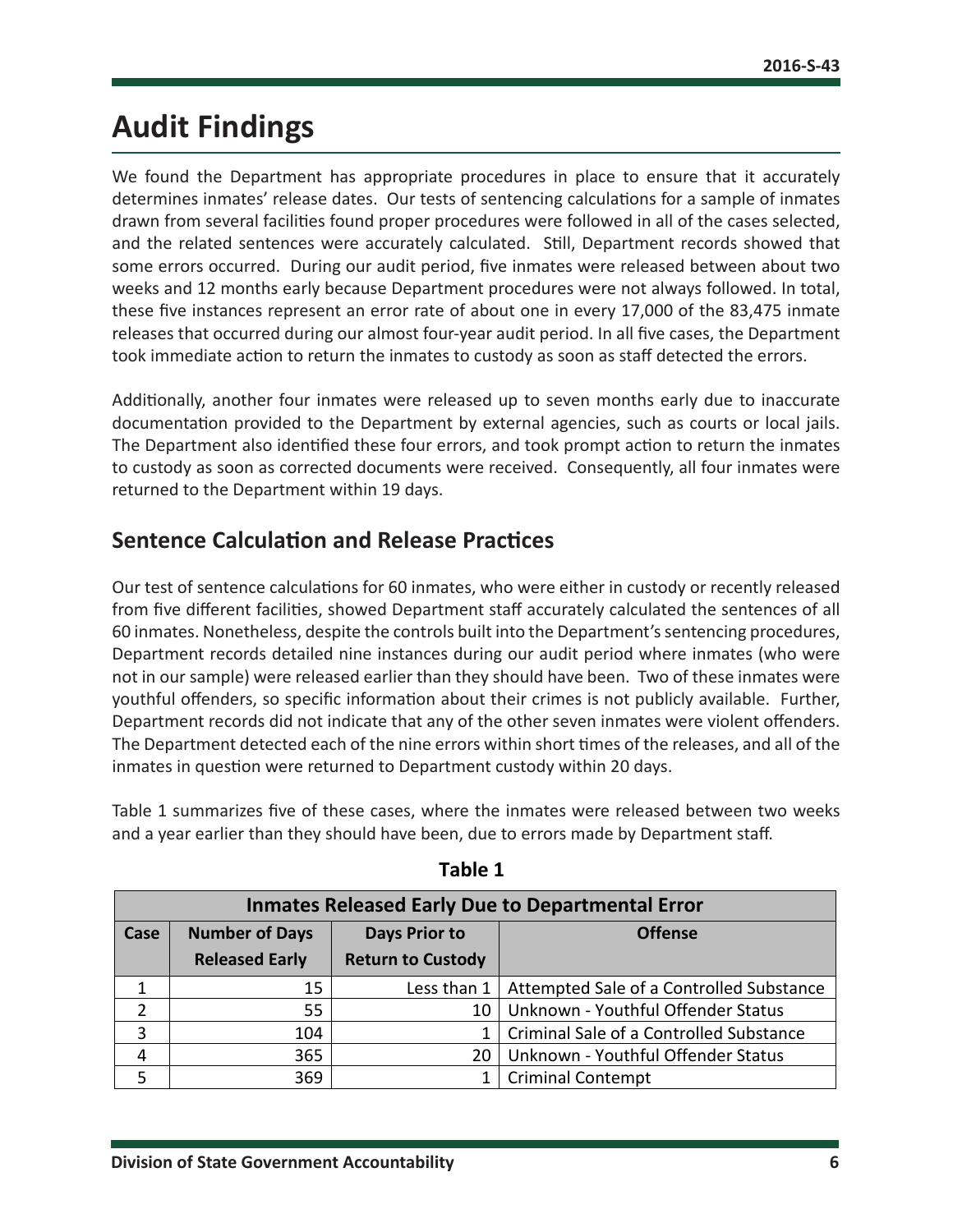<span id="page-7-0"></span>In each case, we determined that the errors occurred because the inmates' credits for good time (three cases) or parole jail time (two cases) had been reduced shortly before the inmates were scheduled for release. In several of the cases, the computer system had not yet been updated to reflect the change at the time the inmates in question were released. However, even though the computer system was not updated timely, procedures designed to verify release dates should have alerted Department staff of the reductions in good time credits and jail time credits, which impacted the release dates. For the aforementioned five cases, the changes affecting the release dates were not identified prior to the inmates' releases primarily because staff did not follow the Department's formal policies and procedures to verify release date determinations.

In the remaining four cases, the inmates were released early due to errors originating outside the Department. In these cases, the inmates were released between about two and seven months early, as shown in Table 2.

| <b>Inmates Released Early Due to External Errors</b> |                      |                   |                                                           |  |  |
|------------------------------------------------------|----------------------|-------------------|-----------------------------------------------------------|--|--|
| Case                                                 | <b>Number of</b>     | <b>Days Prior</b> | Offense(s)                                                |  |  |
|                                                      | <b>Days Released</b> | to Return to      |                                                           |  |  |
|                                                      | Early                | Custody           |                                                           |  |  |
|                                                      | 56                   |                   | <b>Attempted Robbery</b>                                  |  |  |
|                                                      | 97                   | 16                | Attempted Robbery, Criminal Possession of Stolen Property |  |  |
| 3                                                    | 161                  |                   | Burglary, Criminal Sale of a Controlled Substance         |  |  |
| 4                                                    | 216                  | 19                | Criminal Possession of Stolen Property                    |  |  |

**Table 2**

These instances involved incorrect local jail time certificates or commitment papers received by the Department from local jurisdictions. Although Department officials identified the errors and notified the relevant agencies of the need for corrected documents, such documents were not received prior to the inmates' scheduled release dates. According to Department officials, they must abide by the terms of the sentencing information detailed in an inmate's commitment papers and other official records as of the inmate's scheduled release date. As a result, the Department released the inmates on the dates per the paperwork it had on hand but prior to the determination of the revised release dates, as indicated by the corrected paperwork from the courts and localities. Nonetheless, once the Department received the corrected documents, each of the four inmates was returned to custody within 19 days, as shown in Table 2. Consequently, none of the inmates in question was out of custody for an extended period of time while court and local officials corrected sentencing documents.

# **Audit Scope and Methodology**

The objective of our audit was to determine whether the Department follows court orders, and its own policies and procedures, regarding inmate sentences to ensure accurate and consistent calculation of sentence times in accordance with all laws and regulations. The audit covered the period January 1, 2013 through October 21, 2016.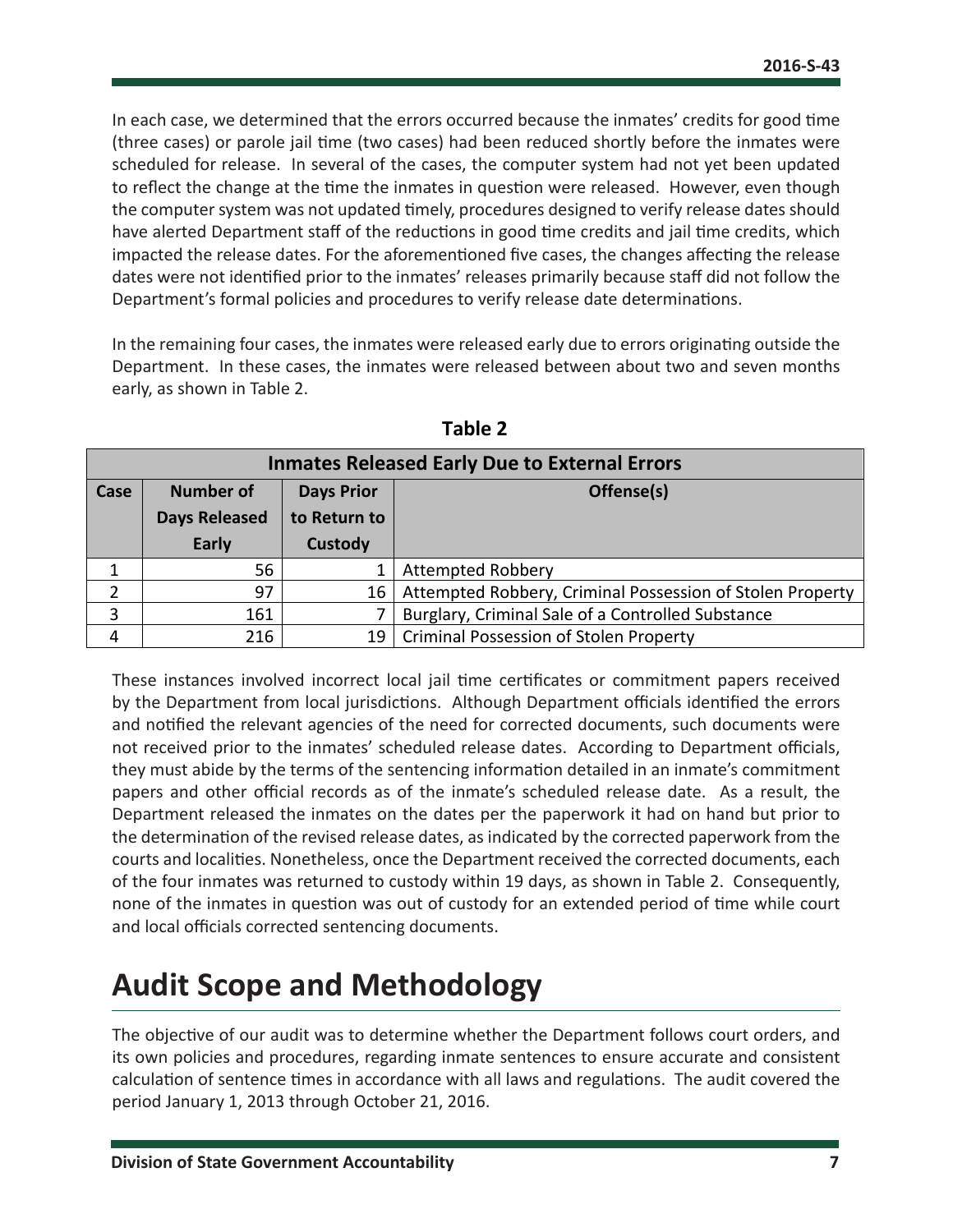<span id="page-8-0"></span>To accomplish our audit objective and assess related internal controls, we reviewed Department policies and procedures, its date computation manual, and applicable State and federal laws. We also interviewed Department officials and employees to gain an understanding of sentencing practices, and reviewed documentation related to implementation of those practices. We also visited five correctional facilities (Sullivan, Albion, Gouverneur, Washington, and Queensboro), which we selected based on factors including their designated security level, level of inmate releases, prisoner gender, and geographic location.

At each of the five facilities, we compared actual sentencing calculation practices in place with established policies, and then used original records to recalculate the sentences and release dates of a dozen inmates. At each facility, our samples included five inmates in custody on the visit date and seven who had been released between July 1, 2016 and July 31, 2016. Finally, we also became familiar with the internal controls related to sentencing calculation, and assessed their adequacy related to the areas we audited. As part of this analysis, we became aware of nine inmates who had been released in error during our audit period. We interviewed Department officials and reviewed records related to the reasons for these releases and relevant dates.

We conducted our performance audit in accordance with generally accepted government auditing standards. Those standards require that we plan and perform the audit to obtain sufficient, appropriate evidence to provide a reasonable basis for our findings and conclusions based on our audit objective. We believe that the evidence obtained provides a reasonable basis for our findings and conclusions based on our audit objective.

In addition to being the State Auditor, the Comptroller performs certain other constitutionally and statutorily mandated duties as the chief fiscal officer of New York State. These include operating the State's accounting system; preparing the State's financial statements; and approving State contracts, refunds, and other payments. In addition, the Comptroller appoints members to certain boards, commissions, and public authorities, some of whom have minority voting rights. These duties may be considered management functions for purposes of evaluating threats to organizational independence under generally accepted government auditing standards. In our opinion, these functions do not affect our ability to conduct independent audits of program performance.

# **Authority**

The audit was performed pursuant to the State Comptroller's authority as set forth in Article V, Section 1 of the State Constitution and Article II, Section 8 of the State Finance Law.

# **Reporting Requirements**

A draft copy of this report was provided to Department officials for their review and comment. We considered their comments in preparing this final report and have attached their comments in their entirety to it. In their response, Department officials indicated that they will continue to work toward calculating all sentences correctly, as provided by State law.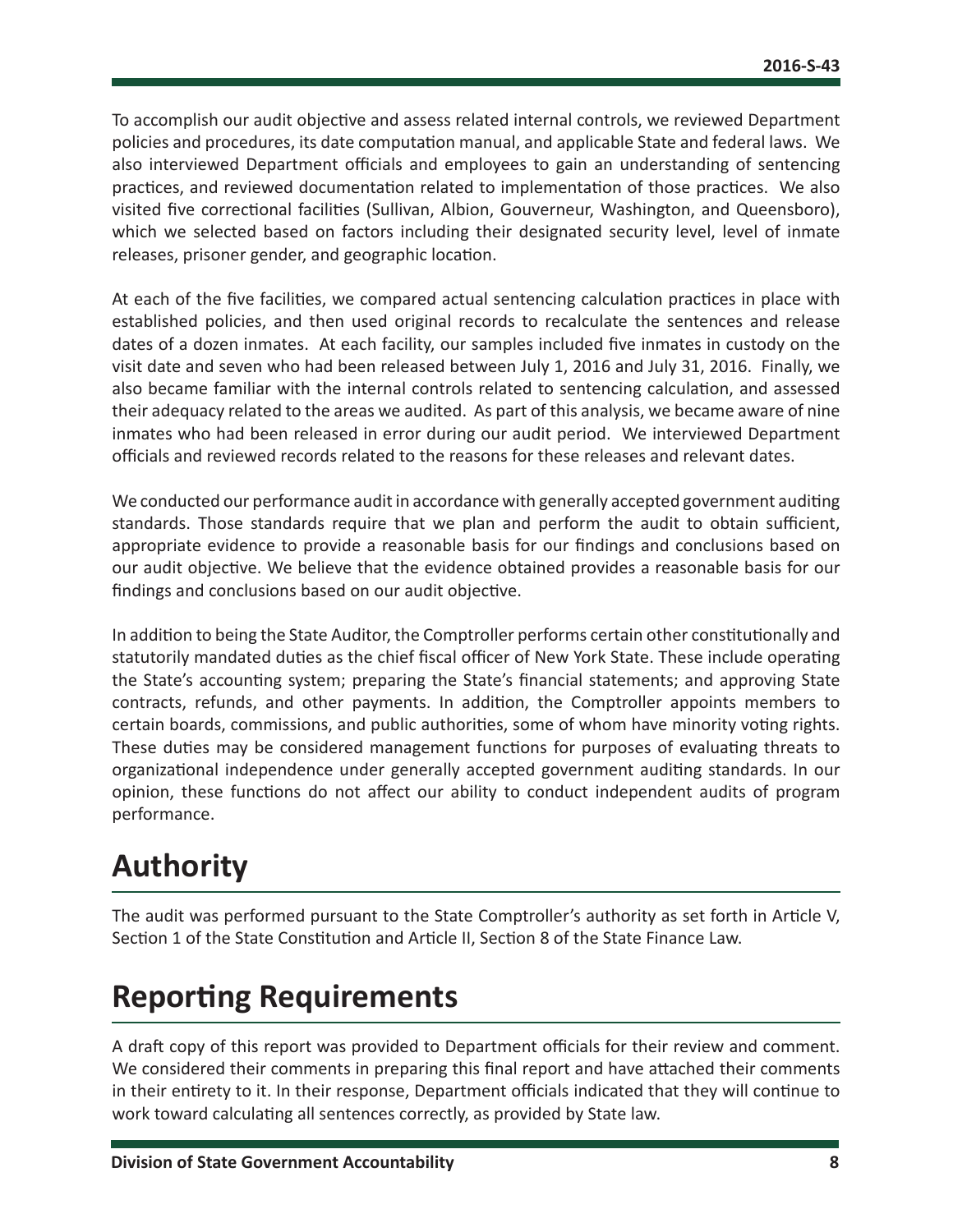## <span id="page-9-0"></span>**Contributors to This Report**

**John F. Buyce**, CPA, CIA, CFE, CGFM, Audit Director **Stephen Goss**, CIA, CGFM, Audit Manager **Robert Mainello**, CPA, Audit Supervisor **Brandon Ogden**, Examiner-in-Charge **Geary Sheeran**, Senior Examiner **Jonathan Julca**, Staff Examiner

## **Division of State Government Accountability**

Andrew A. SanFilippo, Executive Deputy Comptroller 518-474-4593, [asanfilippo@osc.state.ny.us](mailto:asanfilippo%40osc.state.ny.us%0D?subject=)

> Tina Kim, Deputy Comptroller 518-473-3596, [tkim@osc.state.ny.us](mailto:tkim%40osc.state.ny.us?subject=)

Brian Mason, Assistant Comptroller 518-473-0334, [bmason@osc.state.ny.us](mailto:bmason%40osc.state.ny.us?subject=)

## **Vision**

A team of accountability experts respected for providing information that decision makers value.

## **Mission**

To improve government operations by conducting independent audits, reviews and evaluations of New York State and New York City taxpayer financed programs.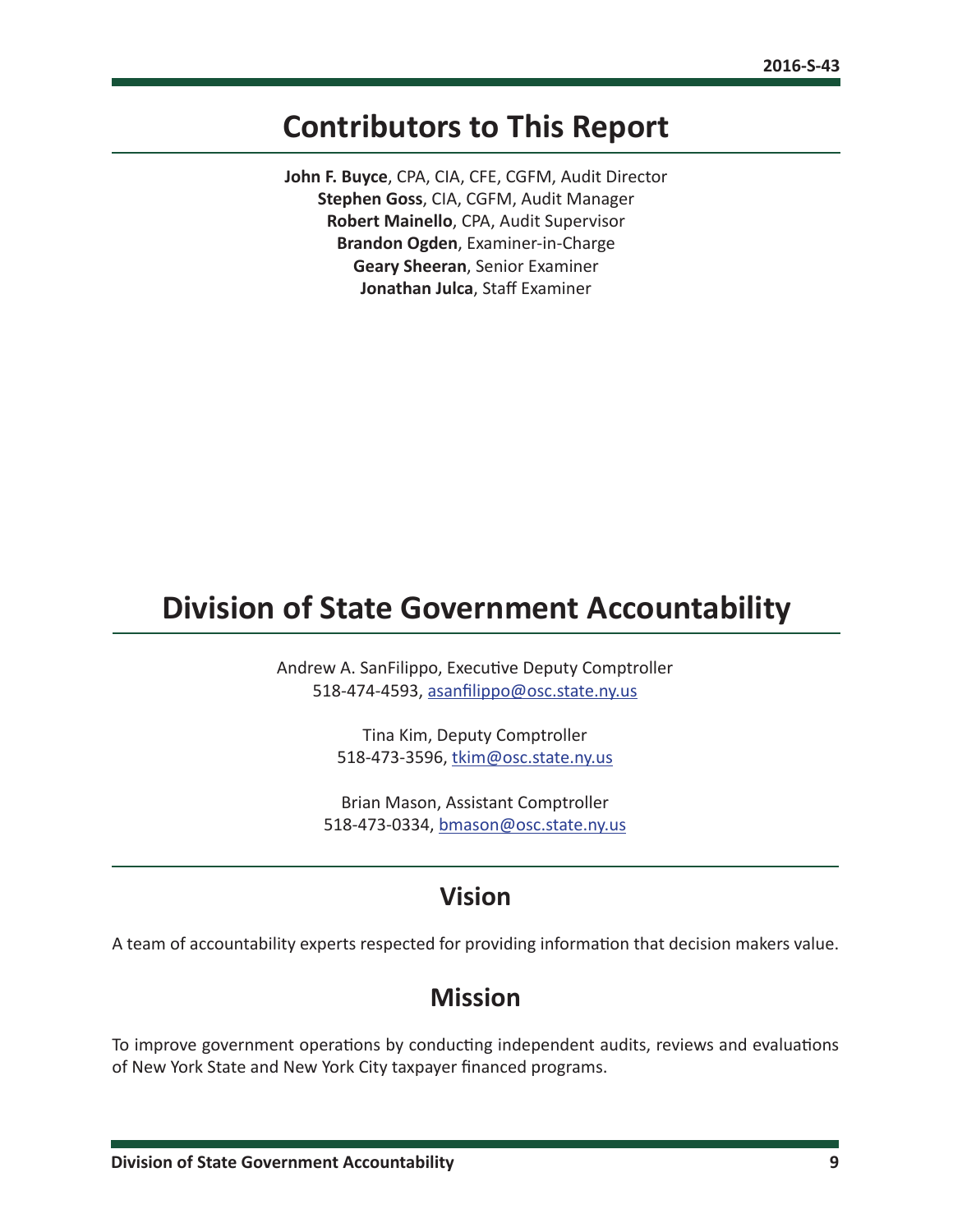## <span id="page-10-0"></span>**Agency Comments**



**Corrections and Community Supervision** 

**ANDREW M. CUOMO**  Governor

**ANTHONY J. ANNUCCI**  Acting Commissioner

March 31, 2017

John Buyce Audit Director Office of the State Comptroller Division of State Government Accountability 110 State Street, 11th Floor Albany, NY 12236

> Re: Report 2016-S-43 "Inmate Sentence Calculation and Release Practices"

Dear Mr. Buyce:

This letter is in response to your draft audit report received on February 28, 2017, regarding the audit findings in Draft Audit Report 2016-S-43. The Department of Corrections and Community Supervision is pleased to receive the Office of the State Comptroller's findings regarding this Department's calculation of release dates for sentences of imprisonment. The State Comptroller determined this Department has appropriate procedures in place to ensure accurate sentence calculations. Every sentence calculation reviewed for this project was found to be correct. Out of the 83,475 inmates released during the review period, the failure by staff to comply with the procedures established by this Department resulted in five inmates being released early; that is approximately one error per 17,000 releases.

The State Comptroller also found this Department detected all such errors and the five inmates were returned to custody within 20 days. An additional four erroneous releases occurred during the review period, but they were attributable to inaccurate documents generated by courts and local jails. This Department detected those errors as well, and all four of the inmates were returned to custody within 19 days.

The Department of Corrections and Community Supervision thanks the Office of the State Comptroller for its substantial review of this subject. This Department will continue to work towards calculating all sentences correctly as provided for by the laws of New York.

The Harriman State Campus, 1220 Washington Avenue, Albany, NY 12226-2050 │ (518) 457-8126 │ www.doccs.ny.gov